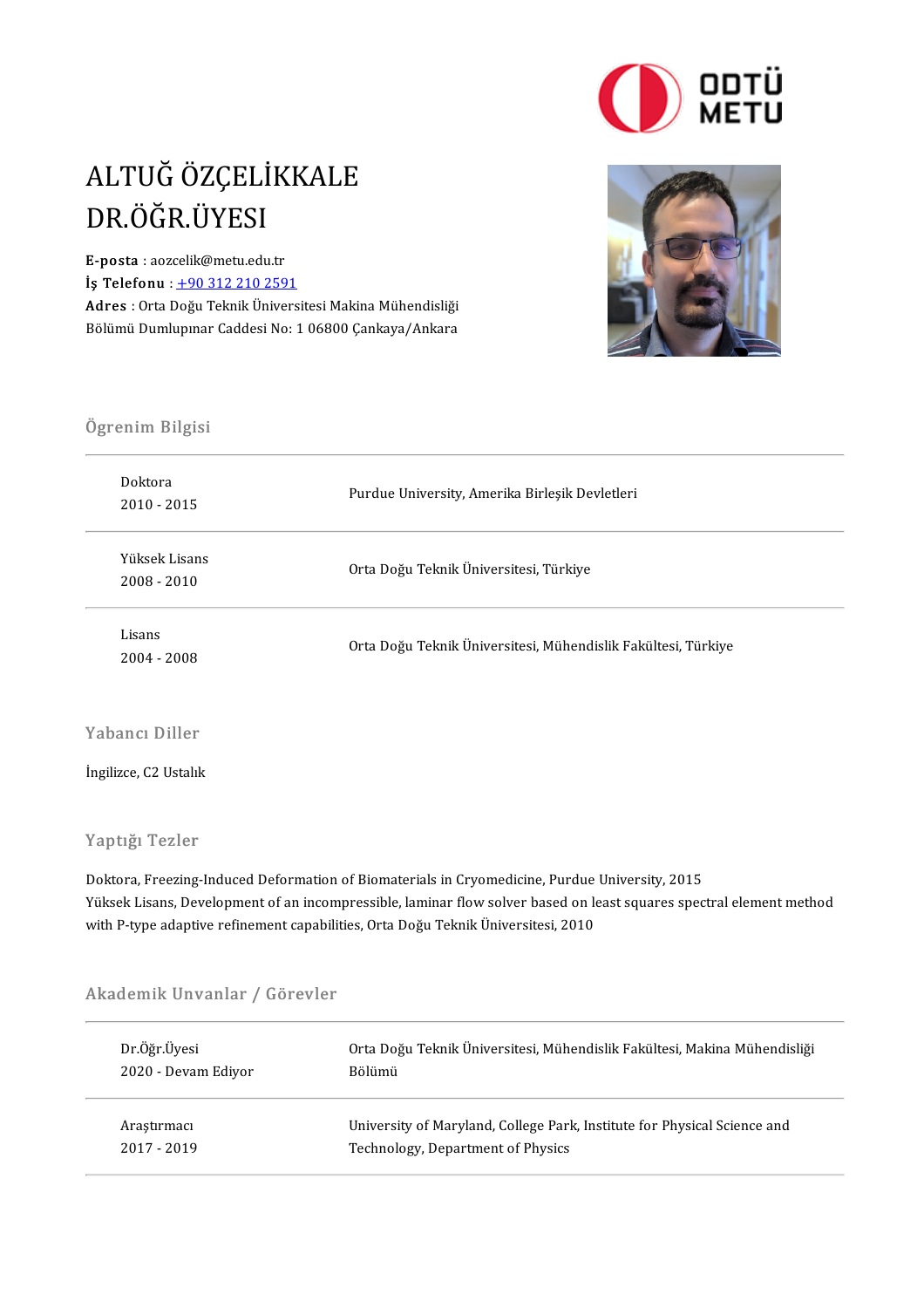Araştırmacı 2016-2017 Johns Hopkins University, School of Engineering, Department of Mechanical<br>Engineering Johns Hopkir<br>Engineering

| Arastirmaci<br>$2015 - 2016$         | Purdue University, College of Engineering, School of Mechanical Engineering |
|--------------------------------------|-----------------------------------------------------------------------------|
| Araştırma Görevlisi<br>$2010 - 2015$ | Purdue University, College of Engineering, School of Mechanical Engineering |

Burslar

RossGraduate Felowship,Üniversite,2010-2011 National Scholarship for M.S. Students, TÜBİTAK, 2008 - 2010

#### SCI, SSCI ve AHCI İndekslerine Giren Dergilerde Yayınlanan Makaleler

1. CI, SSCI ve AHCI İndekslerine Giren Dergilerde Yayınlanan Makaleler<br>1. Cytotoxic T Lymphocyte Activation Signals Modulate Cytoskeletal Dynamics and Mechanical Force<br>Coneration Cytotoxic T<br>Generation<br><sup>Rathni A</sup> Oze Cytotoxic T Lymphocyte Activation Signals Modulate Cytoskeletal Dynamics<br>Generation<br>Pathni A., Ozcelikkale A., Rey-Suarez I., Li L., Davis S., Rogers N., Xiao Z., Upadhyaya A.<br>ERONTIERS IN IMMUNOLOCY, silt 12, 2022 (SCLInd

Generation<br>Pathni A., Ozcelikkale A., Rey-Suarez I., Li L., Davis S., Rogers N., Xiao Z., Upa<br>FRONTIERS IN IMMUNOLOGY, cilt.13, 2022 (SCI İndekslerine Giren Dergi)<br>An engineered panereatis sanser model with intra tumaral b FRONTIERS IN IMMUNOLOGY, cilt 13, 2022 (SCI İndekslerine Giren Dergi)

- 2. An engineered pancreatic cancer model with intra-tumoral heterogeneity of driver mutations Moon H. Ozcelikkale A., Yang Y., Elzey B. D., Konieczny S. F., Han B. LAB ON A CHIP, cilt.20, sa.20, ss.3720-3732, 2020 (SCI İndekslerine Giren Dergi) 3. Moon H., Ozcelikkale A., Yang Y., Elzey B. D. , Konieczny S. F. , Han B.<br>LAB ON A CHIP, cilt.20, sa.20, ss.3720-3732, 2020 (SCI İndekslerine Giren Dergi)<br>3. Differential response to doxorubicin in breast cancer subtypes
- LAB ON<br>Differe<br>model<br>Ozcelik Differential response to doxorubicin in breast cancer subtypes simulated by a microfl<br>model<br>Ozcelikkale A., Shin K., Noe-Kim V., Elzey B. D. , Dong Z., Zhang J., Kim K., Kwon I. C. , Park K., Han B.<br>JOUPMAL OF CONTROLLED B

model<br>Ozcelikkale A., Shin K., Noe-Kim V., Elzey B. D. , Dong Z., Zhang J., Kim K., Kwon I. C. , Park K., Han<br>JOURNAL OF CONTROLLED RELEASE, cilt.266, ss.129-139, 2017 (SCI İndekslerine Giren Dergi)<br>Effects of dunamis metr Ozcelikkale A., Shin K., Noe-Kim V., Elzey B. D., Dong Z., Zhang J., Kim K., Kwon I. C., Park K., Han B.<br>JOURNAL OF CONTROLLED RELEASE, cilt.266, ss.129-139, 2017 (SCI Indekslerine Giren Dergi)<br>4. Effects of dynamic matrix

- JOURNAL OF CONTROLLED RELEASE, cilt.266<br>Effects of dynamic matrix remodelling of<br>Ozcelikkale A., Dutton J. C. , Grinnell F., Han B.<br>JOURNAL OF THE POVAL SOCIETY INTERFAC Effects of dynamic matrix remodelling on en masse migration of fibroblasts on collager<br>Ozcelikkale A., Dutton J. C. , Grinnell F., Han B.<br>JOURNAL OF THE ROYAL SOCIETY INTERFACE, cilt.14, sa.135, 2017 (SCI İndekslerine Gire Ozcelikkale A., Dutton J. C. , Grinnell F., Han B.<br>JOURNAL OF THE ROYAL SOCIETY INTERFACE, cilt.14, sa.135, 2017 (SCI Indekslerine Giren Dergi)<br>5. In vitro microfluidic models of tumor microenvironment to screen transport JOURNAL OF THE ROYAL SOCIETY INTERFACE, cilt.14, sa.135, 2017 (SCI Indekslerine Giren Dergi)
- 

Ozcelikkale A., Moon H., Linnes M., Han B.

nanoparticles<br>Ozcelikkale A., Moon H., Linnes M., Han B.<br>WILEY INTERDISCIPLINARY REVIEWS-NANOMEDICINE AND NANOBIOTECHNOLOGY, cilt.9, sa.5, 2017 (SCI Ozcelikkale A., Moon H., Lii<br>WILEY INTERDISCIPLINAI<br>İndekslerine Giren Dergi)<br>Enguma Indused Matriy WILEY INTERDISCIPLINARY REVIEWS-NANOMEDICINE AND NANOBIOTECHNOLOGY, cilt.9, sa.5, 2<br>
indekslerine Giren Dergi)<br>
6. Enzyme-Induced Matrix Softening Regulates Hepatocarcinoma Cancer Cell Phenotypes<br>
Liang V. Clav N. E. Sulli

İndekslerine Giren Dergi)<br>**Enzyme-Induced Matrix Softening Regulates Hepatocarcinoma Cancer Cell Phenotypes**<br>Liang Y., Clay N. E. , Sullivan K. M. , Leong J., Ozcelikkale A., Rich M. H. , Lee M. K. , Lai M., Jeon H., Han B Enzyme-Induced Matrix Softening Regulates Hepatocarcinoma Cancer Cell Phenotypes Liang Y., Clay N. E. , Sullivan K. M. , Leong J., Ozcelikkale A., Rich M. H. , Lee M. K. , Lai M., Jeon H., Han B., et al.<br>MACROMOLECULAR BIOSCIENCE, cilt.17, sa.9, 2017 (SCI Indekslerine Giren Dergi)<br>7. Subcellular domain

### MACROMOLECULAR BIOSCIENCE, cilt.17, sa.9, 2017 (SCI İndekslerine Giren Dergi)<br>Subcellular domain-dependent molecular hierarchy of SFK and FAK in mechanotransdu<br>cytokine signaling<br>Wan Q., ThucNhi TruongVo T. T. , Steele H. 7. Subcellular domain-dependent molecular hierarchy of SFK and FAK in mechanotransduction and

SCIENTIFIC REPORTS, cilt.7, 2017 (SCI İndekslerine Giren Dergi) Wan Q., ThucNhi TruongVo T. T. , Steele H. E. , Ozcelikkale A., Han B., Wang Y., Oh J., Yokota H., Na<br>SCIENTIFIC REPORTS, cilt.7, 2017 (SCI Indekslerine Giren Dergi)<br>8. Modulation of Matrix Softness and Interstitial Flow f

SCIENTIFIC REPORTS, cilt.7, 2017 (SCI İnde<br>Modulation of Matrix Softness and Int<br>Microenvironment-on-a-Chip System<br>Clav N. E., Ship K. Ozalikliale A. Lee M. K. Modulation of Matrix Softness and Interstitial Flow for 3D Cell Culture<br>Microenvironment-on-a-Chip System<br>Clay N. E. , Shin K., Ozcelikkale A., Lee M. K. , Rich M. H. , Kim D. H. , Han B., Kong H.<br>ACS BIOMATERIALS SCIENCE

Microenvironment-on-a-Chip System<br>Clay N. E. , Shin K., Ozcelikkale A., Lee M. K. , Rich M. H. , Kim D. H. , Han B., Kong H.<br>ACS BIOMATERIALS SCIENCE & ENGINEERING, cilt.2, sa.11, ss.1968-1975, 2016 (SCI İndekslerine Giren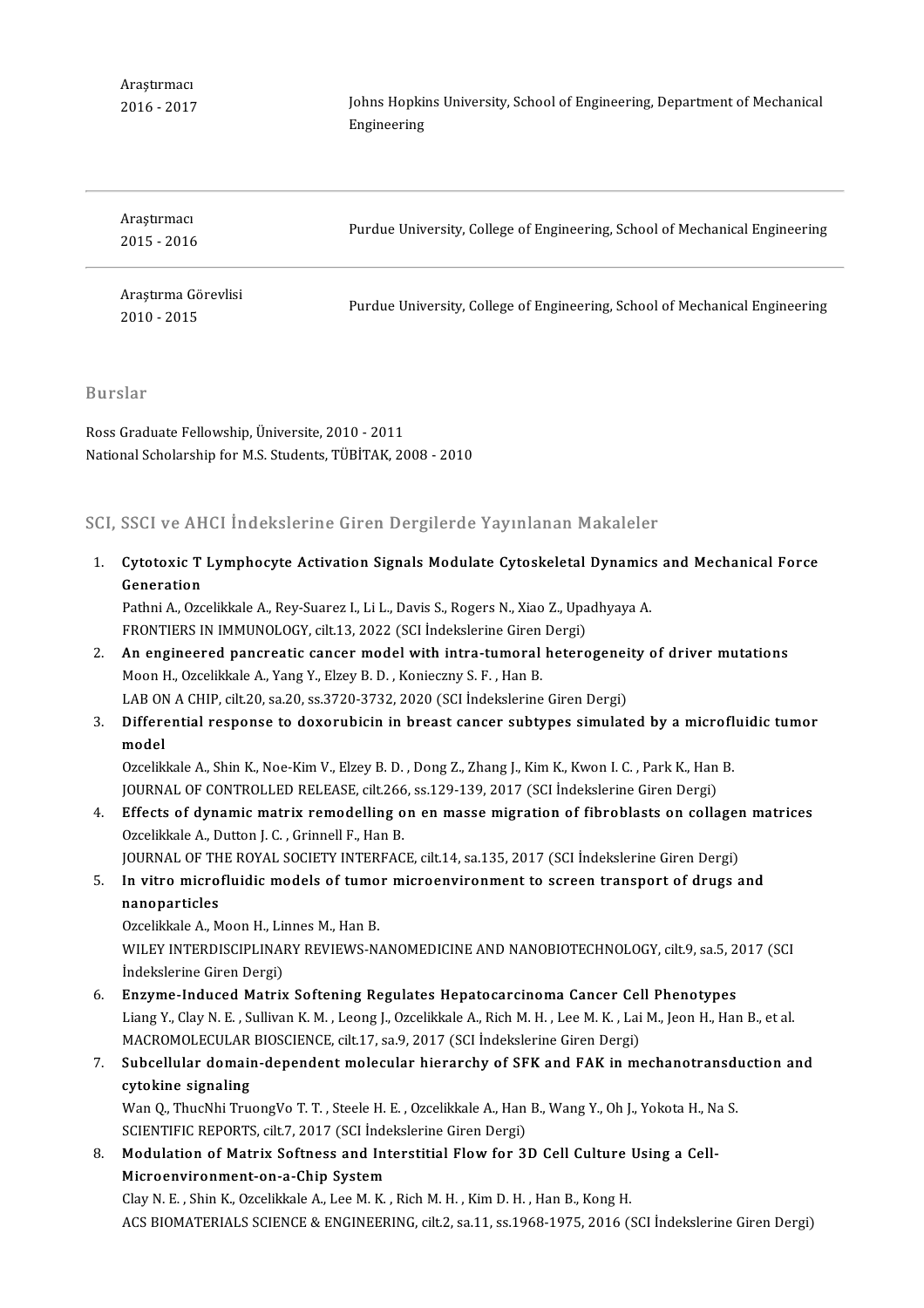9. Role of intracellular poroelasticity on freezing-induced deformation of cells in engineered tissues<br>Chash S. Ozalikkala A. Dutton L.C., Han B. Ghosh S., Ozcelikkale A., Dutton J. C. , Han B.<br>JOURNAL OF THE ROYAL SOCIETY INTERFACE, cilt.13, sa.123, 2016 (SCI Indekslerine Giren Dergi) Role of intracellular poroelasticity on freezing-induced deformation of cells in enginee<br>Ghosh S., Ozcelikkale A., Dutton J. C. , Han B.<br>JOURNAL OF THE ROYAL SOCIETY INTERFACE, cilt.13, sa.123, 2016 (SCI İndekslerine Giren 10. DNA Walker-Regulated Cancer Cell Growth Inhibition LiF.,ChaT.,PanJ.,OzcelikkaleA.,HanB.,Choi J.H. CHEMBIOCHEM, cilt.17, sa.12, ss.1138-1141, 2016 (SCI İndekslerine Giren Dergi) Li F., Cha T., Pan J., Ozcelikkale A., Han B., Choi J. H.<br>CHEMBIOCHEM, cilt.17, sa.12, ss.1138-1141, 2016 (SCI İndekslerine Giren Dergi)<br>11. Thermal Destabilization of Collagen Matrix Hierarchical Structure by Freeze/Th CHEMBIOCHEM, cilt.1<br>Thermal Destabiliz<br>Ozcelikkale A., Han B.<br>BLOS ONE cilt.11, ca.1 Thermal Destabilization of Collagen Matrix Hierarchi<br>Ozcelikkale A., Han B.<br>PLOS ONE, cilt.11, sa.1, 2016 (SCI İndekslerine Giren Dergi)<br>Simulation of complex transport of papenanticles are 0zcelikkale A., Han B.<br>12. Simulation of complex transport of nanoparticles around a tumor using tumor-microenvironment-<br>2. Simulation of complex transport of nanoparticles around a tumor using tumor-microenvironment-PLOS ON<br>Simulati<br>on-chip<br><sup>Kurak B</sup> Simulation of complex transport of nanopa<br>on-chip<br>Kwak B., Ozcelikkale A., Shin C. S. , Park K., Han B.<br>JOUPMAL OF CONTROLLED BELEASE, silt 194, SS. **on-chip**<br>Kwak B., Ozcelikkale A., Shin C. S. , Park K., Han B.<br>JOURNAL OF CONTROLLED RELEASE, cilt.194, ss.157-167, 2014 (SCI İndekslerine Giren Dergi) Kwak B., Ozcelikkale A., Shin C. S. , Park K., Han B.<br>13. Role of Cells in Freezing-Induced Cell-Fluid-Matrix Interactions Within Engineered Tissues<br>5. Seauwight A. Ozcelikkale A. Dutton G. Han B. JOURNAL OF CONTROLLED RELEASE, cilt.194<br>Role of Cells in Freezing-Induced Cell-F<br>Seawright A., Ozcelikkale A., Dutton C., Han B.<br>JOURNAL OF PIOMECHANICAL ENCINEERING JOURNAL OF BIOMECHANICAL ENGINEERING-TRANSACTIONS OF THE ASME, cilt.135, sa.9, 2013 (SCI İndekslerine<br>Giren Dergi) Seawright A., Ozcelikkale A., Dutton C., Han B. 14. JOURNAL OF BIOMECHANICAL ENGINEERING-TRANSACTIONS OF THE ASME, cilt.135, sa.9, 2013 (SCI Indeksle<br>Giren Dergi)<br>14. Multifaceted Transport Characteristics of Nanomedicine: Needs for Characterization in Dynamic<br>Environme Giren Dergi)<br>Multifaceted<br>Environment<br>Ozselikkele A Multifaceted Transport Cha<br>Environment<br>Ozcelikkale A., Ghosh S., Han B.<br>MOLECULAR RHARMACEUTICS Environment<br>Ozcelikkale A., Ghosh S., Han B.<br>MOLECULAR PHARMACEUTICS, cilt.10, sa.6, ss.2111-2126, 2013 (SCI İndekslerine Giren Dergi)<br>Loast sauares spectral element selution of insemnressible Navier Stekes equations. 0zcelikkale A., Ghosh S., Han B.<br>MOLECULAR PHARMACEUTICS, cilt.10, sa.6, ss.2111-2126, 2013 (SCI İndekslerine Giren Dergi)<br>15. Least-squares spectral element solution of incompressible Navier-Stokes equations with adaptive MOLECULAR<br>Least-squar<br>refinement<br>Ozcolikkele A Least-squares spect<br>refinement<br>Ozcelikkale A., SERT C.<br>JOUPNAL OF COMPUT r**efinement**<br>Ozcelikkale A., SERT C.<br>JOURNAL OF COMPUTATIONAL PHYSICS, cilt.231, sa.9, ss.3755-3769, 2012 (SCI İndekslerine Giren Dergi)

#### Diğer Dergilerde Yayınlanan Makaleler

diger Dergilerde Yayınlanan Makaleler<br>1. Spatiotemporal characterization of extracellular matrix microstructures in engineered tissue: A<br>whole field spectrossenis imaging approach Substitute and intended spectroscopic imaging approach<br>whole-field spectroscopic imaging approach<br>xy 7. ÖZCELİKKALEA, Kim V.L., Han P. Spatiotemporal characterization of<br>whole-field spectroscopic imaging a<br>Xu Z., ÖZÇELİKKALE A., Kim Y. L. , Han B.<br>Journal of Nanateshneleau in Engineerin whole-field spectroscopic imaging approach<br>Xu Z., ÖZÇELİKKALE A., Kim Y. L. , Han B.<br>Journal of Nanotechnology in Engineering and Medicine, cilt.4, sa.1, 2013 (Diğer Kurumların Hakemli Dergileri)

100 journal of Nanotechnology in Engineering and Medicine, citt4, sa.1, 2013 (Diger Kur<br>Hakemli Kongre / Sempozyum Bildiri Kitaplarında Yer Alan Yayınlar

- Iakemli Kongre / Sempozyum Bildiri Kitaplarında Yer Alan Yayınlar<br>1. Rapid Low-Cost Prototyping of Organ-on-Chip Platforms by 3D-Printed Microfluidics<br>Dedekaraneğlu B. Akalın A.A. Özelikkele A 1. Rapid Low-Cost Prototyping of Organ-on-Chip Platforms by 3D-Printed Microfluidics<br>Dedekargınoğlu B., Akalın A.A., Özçelikkale A. Rapid Low-Cost Prototyping of Organ-on-Chip Platforms by 3D-Printed Micro<br>Dedekargmoğlu B., Akalın A. A. , Özçelikkale A.<br>3rd Annual European Organ-on-Chip Society Meeting, Uppsala, İsveç, 01 Temmuz 2021<br>Begyletion of Cyte
- 2. Regulation of Cytoskeletal Dynamics during T Cell Activation by Substrate Stiffness Özçelikkale A., Upadhyaya A. 3rd Annual European Organ<br>**Regulation of Cytoskeleta**<br>Özçelikkale A., Upadhyaya A.<br>American Physical Society M Regulation of Cytoskeletal Dynamics during T Cell Activation by Substrate Stiffness<br>Özçelikkale A., Upadhyaya A.<br>American Physical Society March Meeting, California, Amerika Birleşik Devletleri, 07 Mart 2018, ss.1<br>NANOSCAL
- 3. NANOSCALE FLUID-STRUCTURE INTERACTIONS IN CYTOPLASM DURING FREEZING Ozcelikkale A., Han B. American Physical So<br>**NANOSCALE FLUID**<br>Ozcelikkale A., Han B.<br>ASME International M NANOSCALE FLUID-STRUCTURE INTERACTIONS IN CYTOPLASM DURING FREEZING<br>Ozcelikkale A., Han B.<br>ASME International Mechanical Engineering Congress and Exposition, Texas, Amerika Birleşik Devletleri, 9 - 15<br>Kasum 2012, 85.711.71 Ozcelikkale A., Han B.<br>ASME International Mech<br>Kasım 2012, ss.711-716<br>EEEECTS OF EDEEZIN ASME International Mechanical Engineering Congress and Exposition, Texas, Amerika Birleşik Devletle<br>Kasım 2012, ss.711-716<br>4. EFFECTS OF FREEZING ON COLLAGEN NANOSCALE STRUCTURE IN ENGINEERED TISSUES<br>Qraslikkala A Li V. Yu
- Kasım 2012, ss.711-716<br>4. EFFECTS OF FREEZING ON COLLAGEN NANOSCALE STRUCTURE IN ENGINEERED TISSUES<br>0zcelikkale A., Li Y., Xu X., Han B. EFFECTS OF FREEZING ON COLLAGEN NANOSCALE STRUCTURE IN ENGINEERED TISSUES<br>Ozcelikkale A., Li Y., Xu X., Han B.<br>2nd ASME Global Congress on NanoEngineering for Medicine and Biology, Massachusetts, Amerika Birleşik<br>Dovlatlar Ozcelikkale A., Li Y., Xu X., Han B.<br>2nd ASME Global Congress on NanoE:<br>Devletleri, 4 - 06 Şubat 2013, ss.29-30